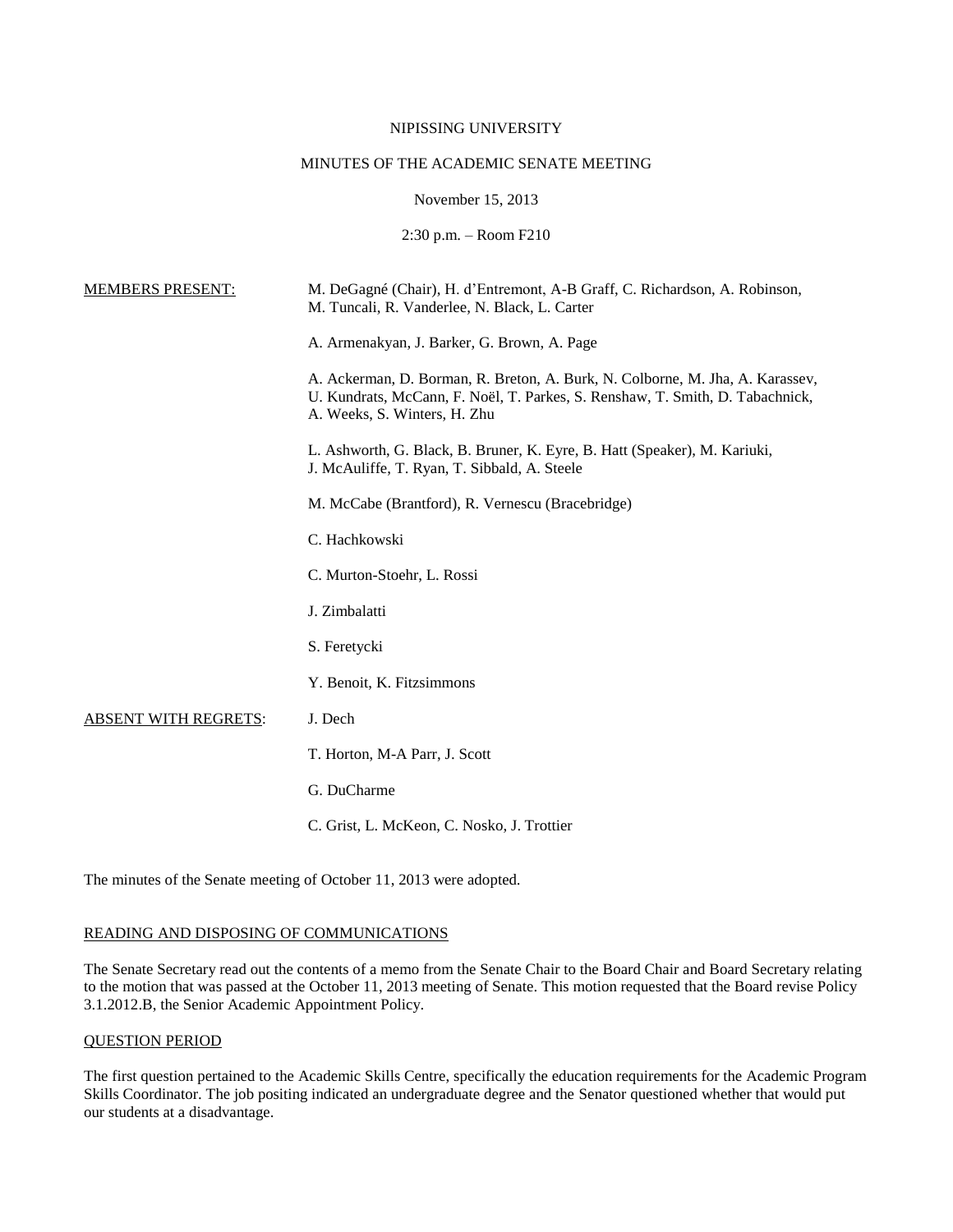The Vice-President Academic and Research indicated that the position description did indicate that a Bachelor of Education with English as a specialization was required and a Master's Degree would be considered an asset.

There was a question regarding the new policy on Political Activities and Events and what prompted the implementation of this new policy. The President indicated that the previous policy was outdated. In 2012, the Advancement Committee of the Board of Governors was tasked with reviewing the policy. The policy was passed by the Board at their October 10, 2013 meeting. He noted that the intent of the policy is to allow employees to exercise their rights but these rights cannot be seen as being supported or endorsed by the University. Any new information that Senators wish to bring forward can be directed to Faculty representatives on the Board who will bring it to the full Board's attention.

Regarding the productivity and innovation fund submission to the provincial government, the University committed itself to the "modification and implementation of a methodology" so as to evaluate the contributions of particular programs. The question was asked which academic units have been selected to the review and on what basis? Further, once the prioritization methodology has been accepted, will it be applied to other units of the university? There was a reminder that the University Act states "senate shall establish the educational policies of the university" and will "consider and co-ordinate long-range academic planning." The VPAR responded by confirming that the powers of Senate would not be negated. He also indicated a group will be assembled that will include Faculty. The programs to be evaluated have not yet been determined and the VPAR noted that academic and some non-academic programs will be reviewed.

## REPORTS of STANDING COMMITTEES and FACULTY or UNIVERSITY COUNCILS

#### **Senate Executive Committee**

- MOTION 1: Moved by M. DeGagné, seconded by A. Weeks that the Report of the Senate Executive Committee dated November 7, 2013 be received. CARRIED
- MOTION 2: Moved by M. DeGagne that Senate move into an in-camera session.
- MOTION 3: Moved by M. DeGagne that Senate move out of the in-camera session.

#### **Planning and Priorities Committee**

MOTION 4: Moved by H. d'Entremont, seconded by K. Fitzsimmons that the Report of the Planning and Priorities Committee dated October 25, 2013 be received. CARRIED

## **Undergraduate Studies Committee**

- MOTION 5: Moved by C. Richardson, seconded by A. Steele that the Report of the Undergraduate Studies Committee dated October 4, 2013, be received. CARRIED
- MOTION 6: Moved by C. Richardson, seconded by A. Armenakyan that Senate approve that TMGT1106 Technology in Business be listed in the academic calendar as an antirequisite for TMGT1107 Introduction to Innovation, Technology, and Sustainability. CARRIED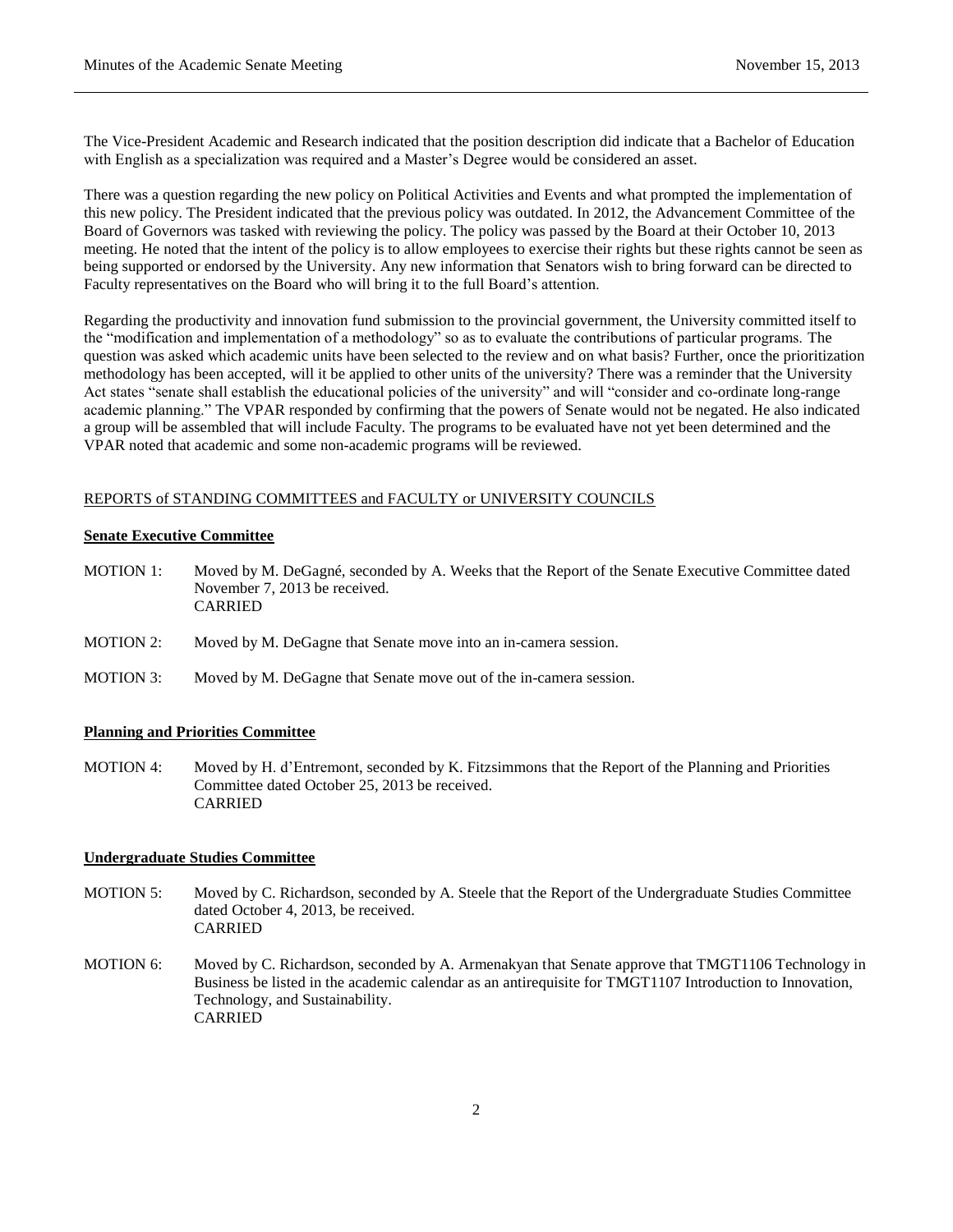- MOTION 7: Moved by C. Richardson, seconded by A. Armenakyan that Senate approve that TMGT2807 Project Management be listed in the academic calendar as an antirequisite for TMGT3807 Project Management. CARRIED
- MOTION 8: Moved by C. Richardson, seconded by G. Brown that Senate receive the School of Criminology and Criminal Justice course expectations and outcomes. CARRIED

# **Teaching and Learning Committee**

MOTION 9: Moved by C. Hachkowski, seconded by S. Feretycki that the Report of the Teaching and Learning Committee dated October 28, 2013 be received. CARRIED

## **AMENDMENT of BY-LAWS**

MOTION 10: Moved by A. Burk, seconded by G. McCann that Article 4.5 of the Senate bylaws be amended with the addition of the following:

> If any election or acclamation results in vacancies on any of the designated constituencies, these vacancies will be filled in turn by the Faculty of Arts and Science, then the Schulich School of Education, and then the Faculty of Applied and Professional Studies. CARRIED

## **ELECTIONS**

Elect one Senator to serve as COU Academic Colleague (alternate) for a three-year term commencing July 1, 2013.

U. Kundrats\_**ACCLAIMED** 

 Elect (4) four tenured faculty members with one from each faculty (elected by Senate), to serve on the search committee for a Dean of Arts and Science.

Faculty of Art and Science - S. Renshaw **ELECTED**

D. Murphy **ELECTED**

Faculty of Applied and Professional Studies - J. Barker **ACCLAIMED**

Schulich School of Education – J. McIntosh **ACCLAIMED**

 Elect one faculty senator (tenured or tenure track) chosen from outside the discipline to serve on the search committee for a tenure track position in Anthropology.

J. Barker **ACCLAIMED**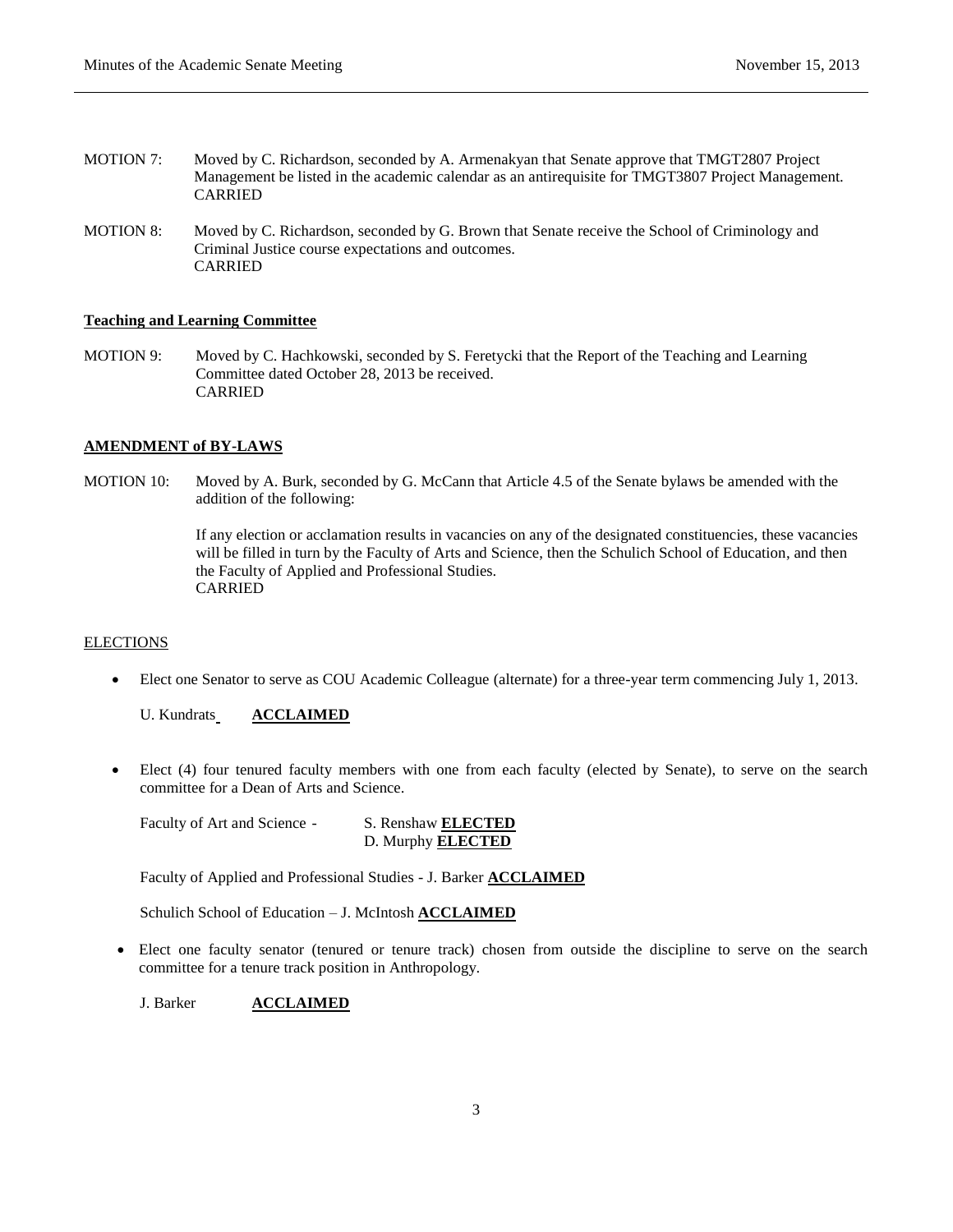Elect one faculty senator (tenured or tenure track) chosen from outside the discipline to serve on the search committee for a LTA2 position in Physics.

### M. Jha **ACCLAIMED:**

#### **REPORTS FROM OTHER BODIES**

#### Board of Governors

Senator Zimbalatti reported that the Board of Governors held its first meeting of the Fall on Thursday, October 10, 2013. The Director of Finance, Shannon Saucier, gave a presentation entitled, "University Funding 101" which was very informative and appreciated by Board members.

The Board Chair announced that an Order in Council had been issued for external Board member, Tom Curry, approving his 3-year term as a Lieutenant Governor in Council appointment on the Board. Subsequent to the Board meeting, correspondence was received from the Public Appointments Secretariat Office confirming an LGIC appointment for Steve Portelli, who resides in Brantford. With these appointments, the Board complement of 26 members is now complete; there are currently no vacant positions on the Board.

The Board approved a motion to appoint three members to the Research Ethics Board, each for a three year term: September 2013 - August 2016, renewable once. The Board approved the appointment of Jennifer Gordon, Tara-Lynn Scheffel and Rosemary Nagy.

The Board was asked to accept a recommendation from the Advancement Committee to approve a new Policy on Political Activities and Events. The policy has been well vetted at the Advancement Committee level with careful scrutiny and discussion for over a year. The Board approved the new policy and it is now posted on the Board of Governors website.

The Board also approved the Consolidated Audited Financial Statements for the year ended April 30, 2013.

#### Alumni Advisory Board

Senator Feretycki was pleased to report that there were over 1000 participants in the homecoming event held in October. He added that the Board appreciated the support from Faculty and Staff. A committee has been struck to review student financial award and the priorities for new awards. As well, plans are underway for an alumni family winter event.

#### NEW BUSINESS

- MOTION 11: Moved by A. Robinson, seconded by K. Fitzsimmons that Senate consider receipt of the Report of Graduation Applicants dated November 11, 2013. CARRIED
- MOTION 12: Moved by A. Robinson, seconded by K. Fitzsimmons that Senate receive the Report of Graduation Applicants dated November 11, 2013. CARRIED
- MOTION 13: Moved by A. Robinson, seconded by K. Fitzsimmons that the approval to graduate be granted to the students listed in the Report of Graduation Applicants dated November 11, 2013. CARRIED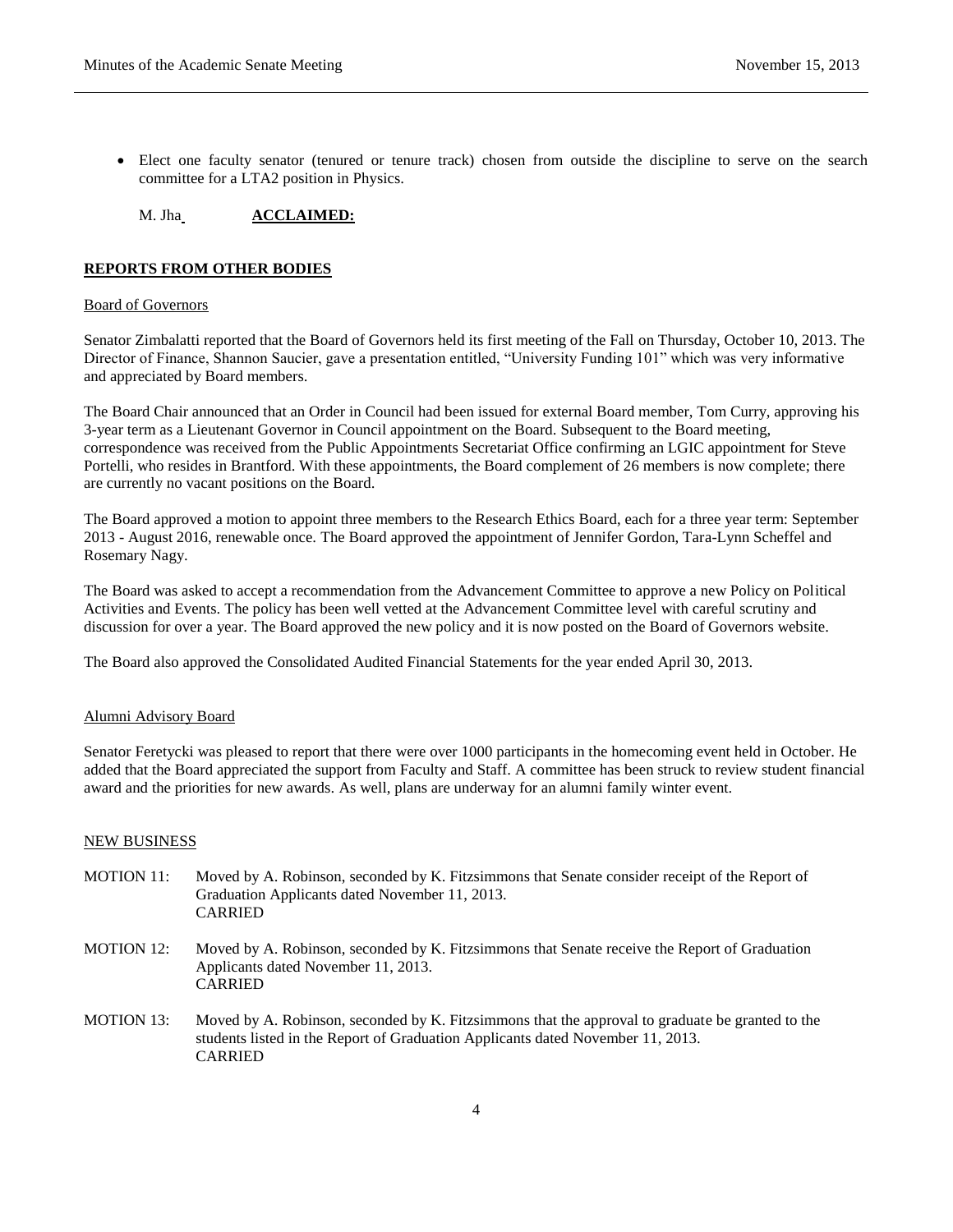#### ANNOUNCEMENTS

The President began his announcement by commenting on the recent Executive Heads meeting at the Council of Ontario Universities. A number of items were on the agenda including short and long-term strategies and differentiation. The Strategic Mandate Agreements (SMAs) are still being discussed with a new template to be sent to institutions in mid-December. The President noted that much of the work on the new strategic plan will assist with Nipissing's SMA submission.

At the Association of Canadian Universities and Colleges (AUCC) meeting in Ottawa, the main agenda topics were sustainable revenue generation strategies and institutional sustainability. Another topic garnering attention was the session on alcohol reduction initiatives. The President noted that institution heads and athletic directors shared a common issue and that was the role of varsity sports. He noted that the Western universities were anxious to get adopt a NCAA format to attract students. This concept is not as attractive to the Eastern universities. Agreement was reached to pilot one project as a test.

Fall UpClose was a resounding success with over 200 prospective students in attendance. The President thanked Faculty, Staff and Students who attended the Saturday event and made it a great day.

The President closed his remarks by commenting on his volunteer shift, along with other Nipissing Staff, at the Gathering Place, a local community soup kitchen. He encouraged Faculty, Staff and Students to volunteer at this community initiative.

The Vice-President Academic and Research announced that the PIF fund has been approved and budget holders should receive information in the next few weeks. The VPAR also followed up on a concern raised at the October 2013 Senate meeting with regards to the Bookstore. He indicated that there will be an advisory committee established that will meet on a regular basis with the bookstore management. Representatives will be sought from Faculty, Regional Campuses, Students and other interested Stakeholders. The plan is for the committee to meet at least once per term.

The VPAR notified senate that the Research Ethics Board, whose mandate is approved by the Board of Governors, will be undergoing a review of its policy in 2014.

The Dean of Arts and Science (interim) announced the following faculty members were recognized at the Board of Governor's Dinner in September for service awards: Dr. Eric Mattson (20 years); Dr. Boguslaw Schreyer (25 years); Dr. Françoise Noël (25 years); Professor Bob Bergquist (retiree and 35 years); and Dr. Roman Brozowski (40 years).

Congratulations are extended to Drs. Carly Dokis and Benjamin Kelly for receiving two NSERC grants from the Canadian Water Network valued at \$56,000 over two years. Their work is part of a larger project that will investigate the premises of community participating in water management. Senator Graff also was pleased to report that Senator McCann is the winner of a 2013 Heritage Toronto Award of Merit for her book *Vanguard of the New Age: The Toronto Theosophical Society 1891- 1945.*

Senator Fitzsimmons was pleased to announce that the full board of the student union is now in place with a mandate to be transparent and accountable. Information on governance, academics, social activities and meeting minutes are available on the website, nusu.com. She also reported that almost \$15,000 was raised for Shinerama. Other activities include Enactus (selling reusable water bottles), Movember, and Paint the Rink event.

Senator Page reported that she has been selected for the 2013 Nursing Faculty e-Health Award. This award was created to support a faculty member from a Canadian school of nursing who demonstrates exceptional leadership and commitment to e-Health in Nursing Education. The award is presented by the Canadian Association of Schools of Nursing.